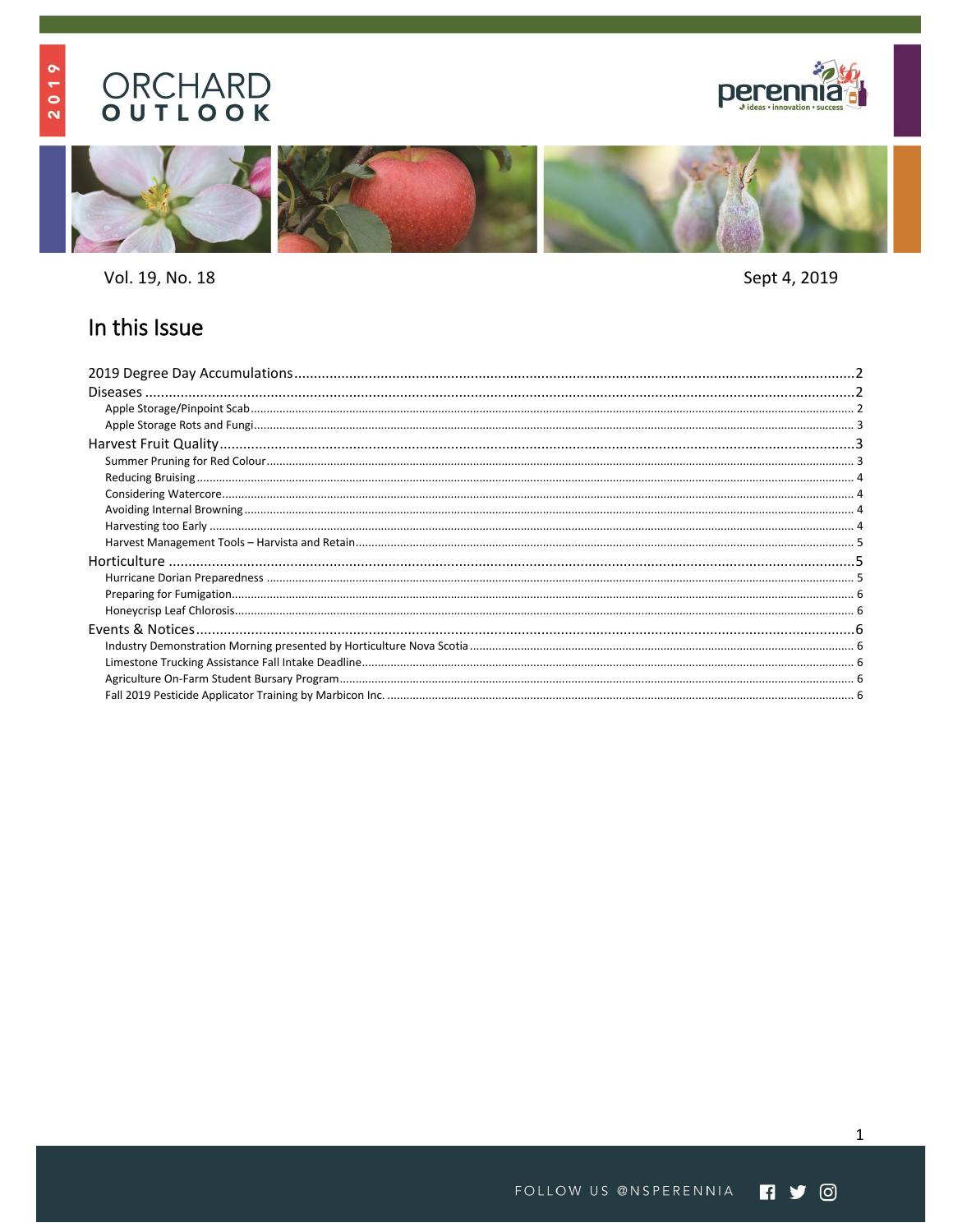# <span id="page-1-0"></span>2019 Degree Day Accumulations

Currently, we have accumulated an estimated 8 degree days fewer than the 10 year average based on the 5<sup>o</sup>C degree-day total. Accumulation of degree days above base 10<sup>o</sup>C is 10 days fewer than the 10-year average. Monitor the fruit maturity of your blocks closely as this difference in degree days may not directly translate to a change in harvest dates.



Base 5 degree days from 1-Mar to 04-Sep; 2002 to 2019



Figure 1: Heating degree day accumulations for plant (above 5°C) and insect (above 10°C) development from March 1<sup>st</sup> to Sept 4<sup>th</sup> for the past 17 seasons. Provided by Jeff Franklin (AAFC).

Heating degree day accumulation from March 1st through Sept 4<sup>th</sup>:

- Approximately 6% less plant development heat units compared to the 5-year average, and 7% less compared to the 10-year average.
- Approximately 9% less plant development heat units compared to 2018, and 4% less compared with 2017.
- Approximately 9% less insect development heat units compared to the 5-year average, and 10% less compared to the 10-year average.

#### <span id="page-1-1"></span>**Diseases**

#### <span id="page-1-2"></span>**Apple Storage/Pinpoint Scab**

Pinpoint scab results from infections that occur late in the growing season. Small black dots appear as infections on the skin of the apple. In some cases, the fruit infections don't appear until after the fruit has been placed in storage, however, the infections do occur prior to harvest.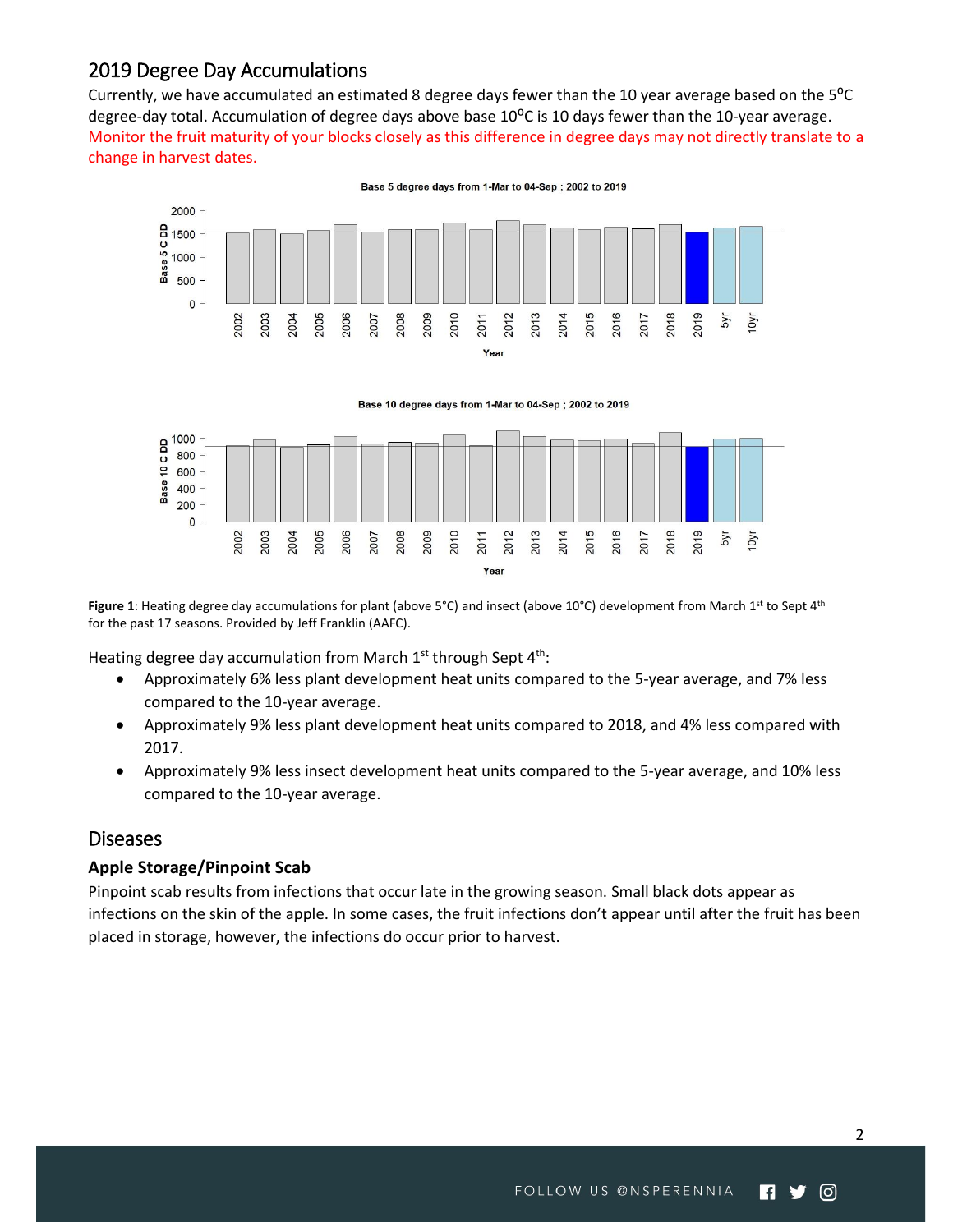Recommendations:

- Heavy rain in areas of the Valley on Thursday, August 29<sup>th</sup> would have washed off fungicide protection.
- Fungicide protection maintained through early September can help to prevent these late season scab infections and provide some protection against storage rots.
- A fungicide treatment at this time of the growing season would be highly recommended in blocks that have leaf and/or fruit scab. Scab lesions that appear to be inactive at this time of the year can become active again in the fall under cool wet weather conditions.
- When selecting a fungicide, days to harvest must be taken into consideration. Maestro/Captan has a 7 day pre-harvest interval and also has activity against storage rot.

#### <span id="page-2-0"></span>**Apple Storage Rots and Fungi**

A well-timed preharvest chemical control can go a long way to prevent storage rots. Black rot, flyspeck, sooty blotch and brooks spot are preharvest issues that can infect fruit in the orchard. Fungal spores that land on unprotected fruit can germinate and show up as infections in storage. Fruit with bruises and punctures are even more susceptible to rot, especially when fruit are harvested during a wet period. Blue and gray moulds can invade only damaged fruit. Sooty blotch won't cause decay but it does shorten fruit storage life by increasing water loss.

Recommendations:

- Monitor precipitation during harvest, especially for late-season varieties. Cumulative rainfall of 25-50 mm washes off fungicide protection.
- Pristine fungicide has a 5-day preharvest interval and is labelled for the control of scab, black rot, flyspeck, sooty blotch and brooks spot. The short PHI and good activity are especially helpful for protecting apples being placed in long-term storage.
- Of course, avoid bruising or wounding to prevent infections of blue and gray moulds. Take the time to educate staff on the proper way to perform harvest activities.
- Fruit damage from hail or wind makes fruit more susceptible to storage rot. Maintain fungicide protection to the end of the season.

# <span id="page-2-1"></span>Harvest Fruit Quality

### <span id="page-2-2"></span>**Summer Pruning for Red Colour**

Vigorous shoot growth in orchards could present a fruit shading problem. Summer pruning could be used to expose the fruit to more sunlight to improve fruit colour.

#### Recommendations:

- Summer pruning should be a very simple process restricting the majority of pruning cuts to one- and two-year old wood. Concentrate on the upright shoot growth in the shoulder area of the tree and on the bottom scaffold limbs.
- Leave the weaker side laterals to supply the fruit with carbohydrates. If you over prune you could end up reducing fruit size.
- Avoid leaving short stubs as they will produce two or more shoots next spring.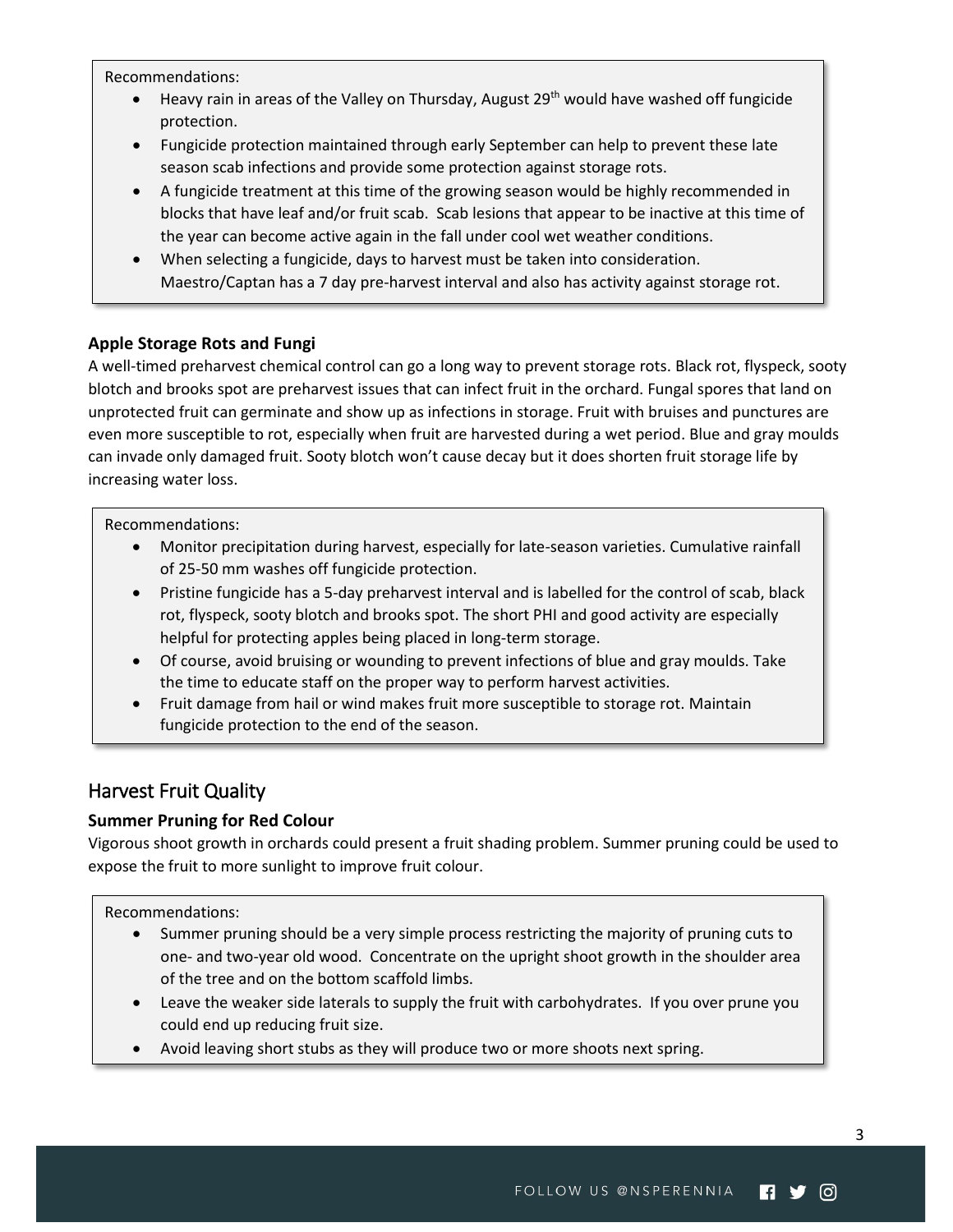#### <span id="page-3-0"></span>**Reducing Bruising**

#### Recommendations:

- Apples picked after significant rain will bruise more easily than if they're picked when the soil has a lower moisture capacity.
- Let fruit warm up before harvesting. Apples picked in the cool weather of early morning bruise more easily than those picked in the day's warmth. Generally, susceptibility to bruising decreases gradually from 0 to 15°C.
- Take the time to educate staff about the proper way to perform harvest activities that reduce bruising. For example, pick the bottom of the tree first, don't overfill the picking bag, avoid long harnesses that let the bag bump against knees when walking, explain the difference between varieties etc.
- Heavy rain last week created gullies and rough roads. Re-grade orchard roads prior to harvest to lessen bumps that would jostle fruit being transported in bins.
- Have an inspector sample fruit from various positions in the bin two times each week and leave at room temperature for 24 hours to check for signs of bruise development.
- If bins of fruit will sit in the orchard during overnight freezing temperatures, place the bins where they will be shaded from direct morning sun. Direct sun will warm the fruit too quickly and can lead to deep and lasting bruises.

#### <span id="page-3-1"></span>**Considering Watercore**

Watercore is a fruit disorder closely associated with over-mature apples along with several other factors. It happens most frequently in years with high sunshine and lack of cloudy, rainy days. Also, highly coloured and large fruit are most prone to the disorder. Fruit with the disorder have an appearance of water-soaked flesh because the spaces between the cells become concentrated with sugars instead of air. Small signs of watercore can disappear in storage and add sweetness to fruit. However, more serious watercore can reduce gas exchange in the fruit and lead to internal breakdown.

#### Recommendations:

- Mature fruit are more likely to develop the disorder because as fruit mature the starches are converted to sugars. The sugar solution builds up in the fruit.
- Harvest blocks with a history of watercore before other blocks.

#### <span id="page-3-2"></span>**Avoiding Internal Browning**

Internal browning is likely related to carbon dioxide injury. The disorder frequently occurs in overmature and large fruit that have high carbon dioxide concentrations. In particular, fruit harvested late in the harvest window are most susceptible because as fruit mature their ability to diffuse internal carbon dioxide concentrations decreases. The internal carbon dioxide builds up and increases the chance of injury.

#### <span id="page-3-3"></span>**Harvesting too Early**

While trying to avoid overmature fruit, avoid the other extreme as well – immature fruit. Picking fruit too early has penalties. Fruit continue to grow as they mature so a 1/4 inch increase in size from 2 3/8 to 2 5/8 can translate into a 35% increase in fruit volume. It takes just as long to pick one large (88 count) apple as it does to pick one small apple (160 count). But it will take half as long to make up a bushel of large apples than small. So picking cost and time required are less for larger fruit. Picking too early can also sacrifice fruit colour and reduce pack out. Immature fruit bruises easily and is subject to scald, shriveling in storage, and poor flavour.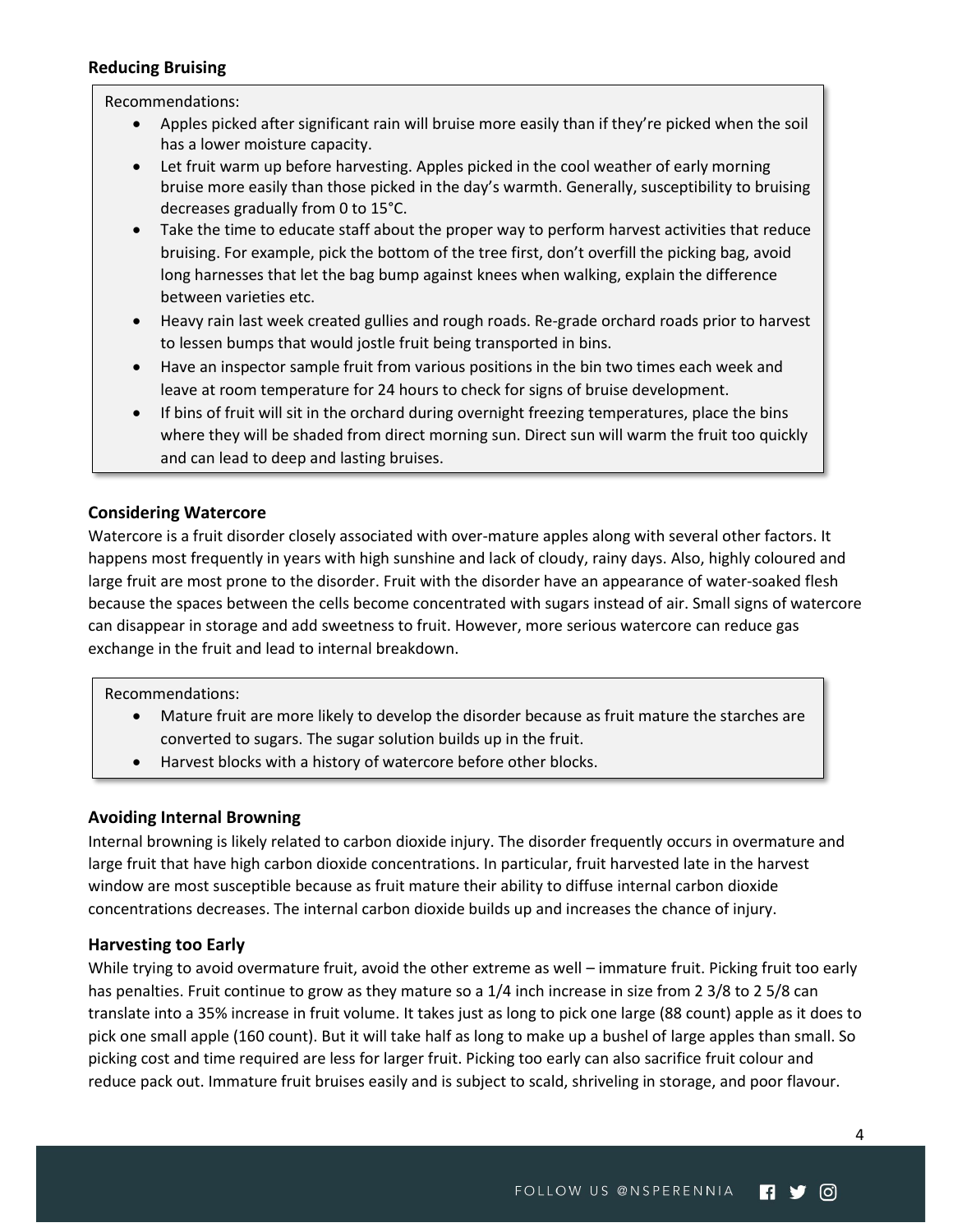#### <span id="page-4-0"></span>**Harvest Management Tools – Harvista and Retain**

ReTain's active ingredient (aviglycine hydrochloride) inhibits the production of ethylene in plant tissues, delaying fruit maturity and preventing fruit drop.

Recommendations:

- Note that the amount of ethylene produced differs by apple variety and so the variety's response to ReTain will also differ. McIntosh is a high ethylene producing variety and the full rate is often needed 3 weeks before harvest to slow its maturity. Sensitive varieties like Gala, Jonagold and Honeycrisp produce low ethylene and are more sensitive and thus severely delayed by ReTain.
- Consider testing ReTain or Harvista on a small block before widescale use as we do not yet have much local information on these products.
- The effectiveness of ReTain is dose-dependent and time-dependent. Later applications and smaller doses have less effect on maturity and colour development.
- ReTain applied 3-4 weeks before harvest will delay the harvest period up to 7 to 10 days.
- $\bullet$  Xiameter surfactant is recommended at a concentration of 0.05 to 0.1% (v/v) in the spray tank. To prevent possible spotting on fruit, use the 0.05% (v/v) concentration when high temperature (in excess of 30° C) is anticipated.

Harvista (1-methylcyclopropene) is another product for preharvest management that was recently registered in 2017. The mode of action is different from Retain because Harvista blocks ethylene action in fruit, even after ethylene has been produced. Therefore, Harvista can act quickly to slow maturity whereas ReTain requires a timely application to fruit before ethylene escalates.

Recommendations:

- A customized sprayer system is required for Harvista applications.
- Harvista can be applied 3 to 21 days before the anticipated harvest and at a higher rate for fruit that are more advanced in maturity.
- Lower rates are recommended for biocoloured apple varieties to allow colour development to progress.

# <span id="page-4-1"></span>**Horticulture**

#### <span id="page-4-2"></span>**Hurricane Dorian Preparedness**

There is currently a chance that Atlantic Canada may be affected by the remnants of Hurricane Dorian. Predictions are still in the distant future, but the storm may arrive this weekend as either a Category One hurricane or a strong tropical storm. Environment Canada has issued an alert and you can stay up to date with the current forecast on the [Environment Canada Hurricane Track](https://weather.gc.ca/hurricane/track_e.html) website.

Recommendations:

- Young trees can break in high winds if they have not been tied to support systems. Train young trees as quickly as possible before the storm is expected.
- Have streptomycin available to treat orchards within 24 hours of exhibiting damage to foliage or limbs – prioritize young trees and nurseries.
- Ensure that equipment is accessible if it will be needed for recovery, including saws, shovels, fuel, equipment parts, and knowledge of the location and cost of other equipment.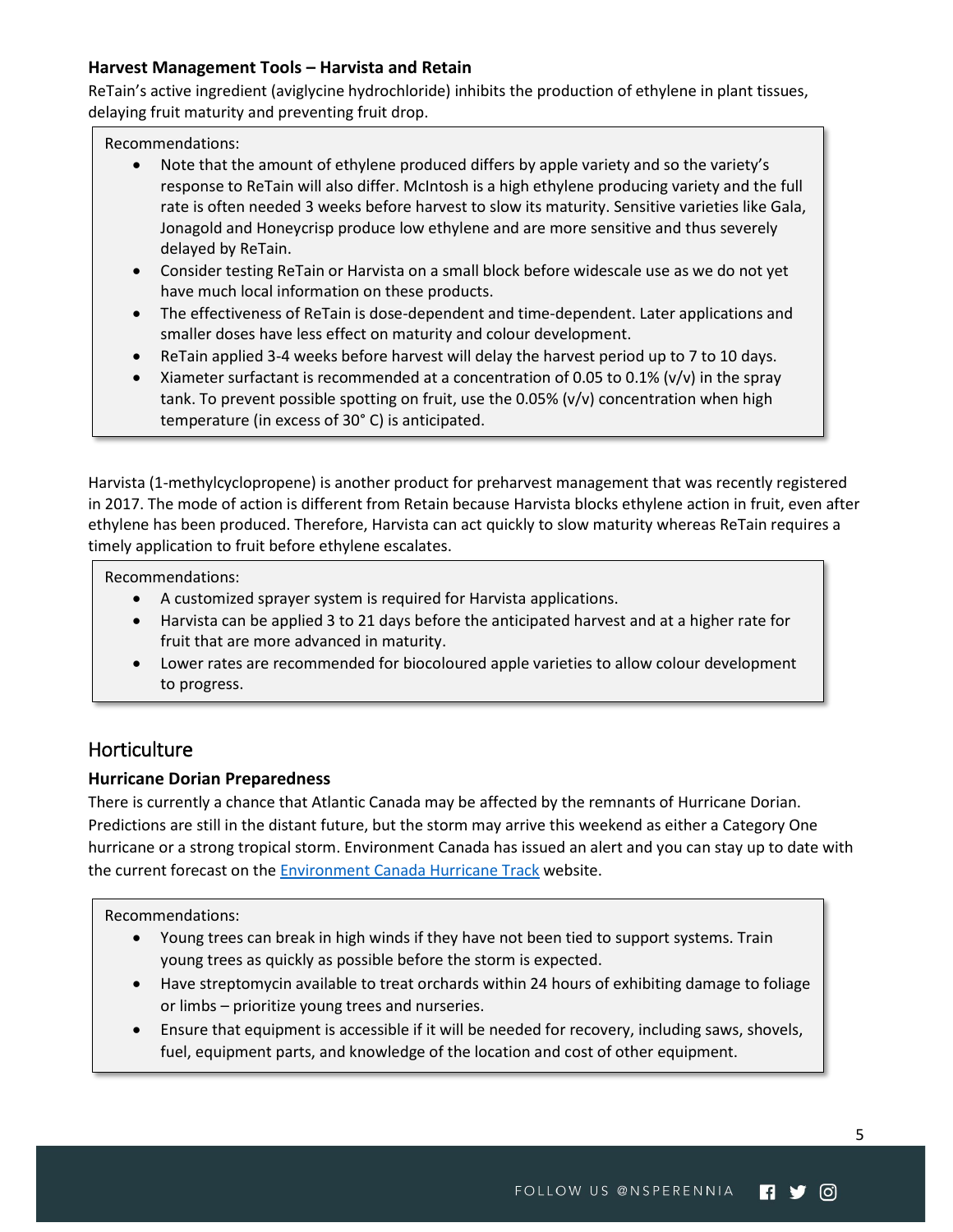#### <span id="page-5-0"></span>**Preparing for Fumigation**

Sites that will be fumigated early this fall need to have the soil prepared to where it is in a seed bed condition. A poorly prepared site could result in the fumigant being ineffective. This means that there should be no large clumps of soil or vegetative matter that will hinder the sealing of the soil surface. Preferably, the fumigation strip should also be deep ripped to bring up roots or stones that may damage the fumigator.

#### <span id="page-5-1"></span>**Honeycrisp Leaf Chlorosis**

Leaves start out chlorotic and by the end of the season they turn brown and dry. The symptoms commonly form on the edges of the leaf and progress inwards. Not to worry though, this genetic trait of Honeycrisp shows up at the end of every season, and severe symptoms do not appear to negatively affect the health of the trees.

It's tempting to think the discolouration is related to a nutrient deficiency because the resemblance is strikingly similar, but the scientific consensus is that a nutrient deficiency is not involved. Honeycrisp leaves become discoloured when export of carbohydrates from the leaf becomes partially disabled. Carbohydrates accumulate and interfere with chloroplast function. As a result, the chloroplasts break down and the green pigment is lost.

Symptoms tend to appear after shoot growth is complete. Growing points like shoot tips, and storage organs like roots and fruit all attract carbohydrates for their own use. When shoot tips stop growing, there is less demand for carbohydrates… allowing it to accumulate to excess levels in Honeycrisp leaves.

## <span id="page-5-2"></span>Events & Notices

#### <span id="page-5-3"></span>**Industry Demonstration Morning presented by Horticulture Nova Scotia**

Cover crops with Sonny Murray of Perennia, various non-herbicide weed control equipment with Greg Gerrits of Elmridge Farm, solar power on the farm with Matt Eye of M.B. Eye Electrical, and R2Weed2 Robotic Weeder with Teric Greenan, Nexus Robotics (taking place about 1 km down the road). **Thursday, September 5,** 9 – 12 AM, Elmridge Farm, 765 Bains Road, Centreville.

#### <span id="page-5-4"></span>**Limestone Trucking Assistance Fall Intake Deadline**

The Limestone trucking assistance program aims to help Nova Scotia farms defray the cost of trucking limestone to give equal opportunity neutralizing the acidity of the soil on agricultural land and improve production efficiencies. Complete the [Limestone Trucking Application Form](https://novascotia.ca/programs/limestone-trucking-assistance/) and submit to the Programs and Business Risk Management office with your current soil analysis or Nutrient Management Plan lime program. The fall intake deadline is October 15th.

#### <span id="page-5-5"></span>**Agriculture On-Farm Student Bursary Program**

[Agriculture On-Farm Student Bursary Program](https://novascotia.ca/programs/on-farm-student-bursary/) opens for applications on September 1st. The bursary program helps introduce Nova Scotia students to careers in agriculture and develop skills and knowledge to work in this field. Students who worked a minimum of 250 hours may be eligible for a bursary of \$500. Students who worked for a minimum of 500 hours may be eligible for a bursary of \$1,000. For more information about the program, read th[e Program Guidelines.](https://novascotia.ca/programs/on-farm-student-bursary/docs/19-20_Agriculture_On-Farm_Student_Bursary_Program_Guidelines.pdf)

#### <span id="page-5-6"></span>**Fall 2019 Pesticide Applicator Training by Marbicon Inc.**

Two-day courses are available to prepare you for writing the provincial certification examination. The provincial exam MAY be given on the second day of the course only if there is sufficient registration. Otherwise you must register for the nearest exam on the date most convenient to you. Five Continuing Education points (T1669) are available to currently certified applicators who attend the first day of this two-day course. This is the same course as was offered last spring. You may only take these points (T1669) once.

**Oct 7-8 Truro:** Douglas Street Rec Centre (exam in Bedford Oct 9)